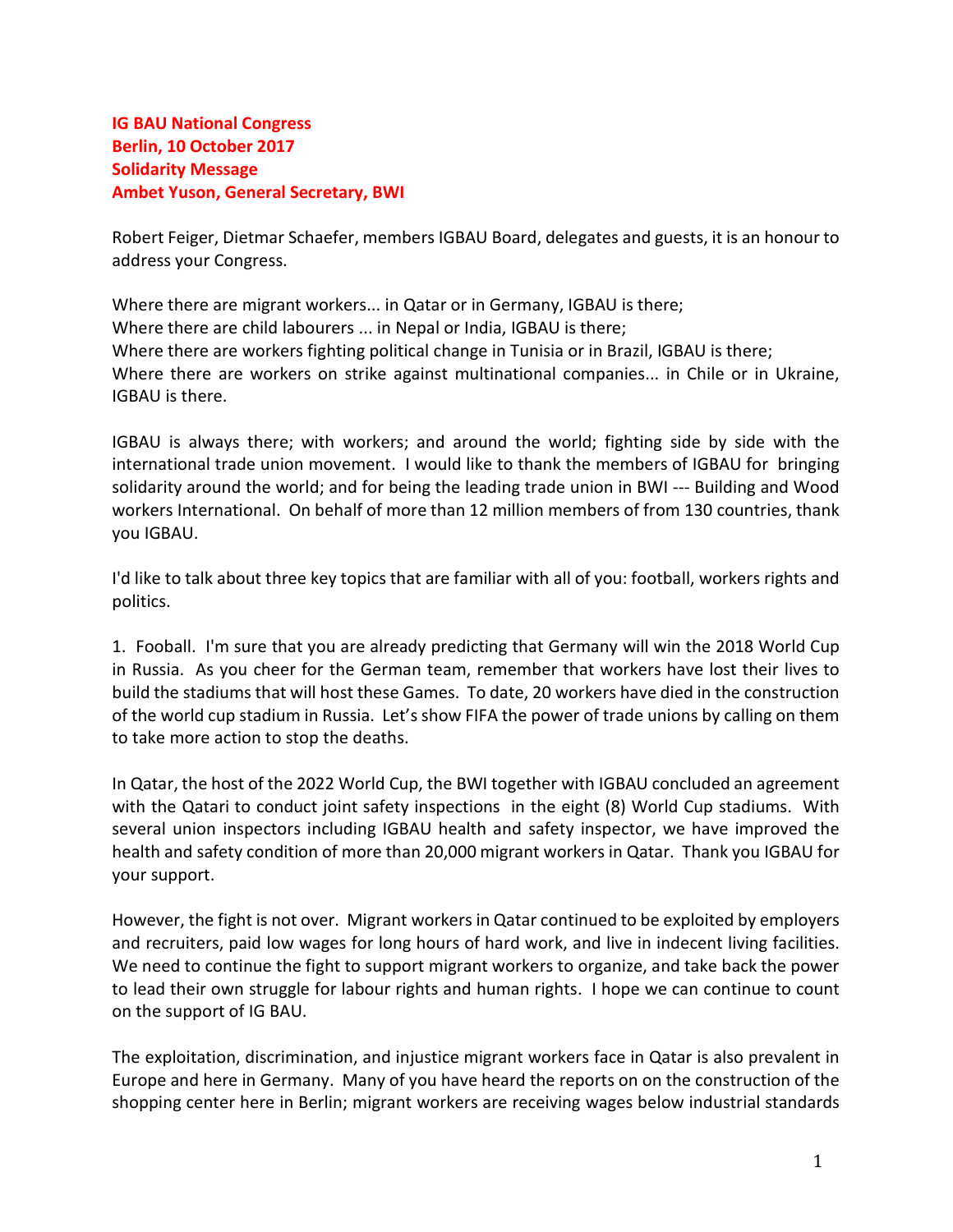or not paid for months and unaccepatable living accomodation. Despite the rise of hate and anti-migrant rhetoric, I commend IG BAU from not wavering in its support for migrant workers' rights, stop social dumping, and ensure equal pay for equal work for all workers.

2. Workers Rights. Globalization has resulted in multinational companies wielding enormous global power and clout while they aggressively chase profits without any morals. Immediately following the election of Donald Trump the global cement company announced that it expected to profit from the building of the wall between Mexico and the United States. Later, they announced they will not bid for the project. This is due to the ardent outcry expressed by IGBAU standing up for justice and humanity against multinational companies.

Multinational companies follows where there can get bigger profit; taking advantage of weak labor laws; and weak trade unions. We need to counter this power by building a strong international trade union movement and by negotiating global framework agreement. BWI has recently concluded a global framework agreement with the biggest cement company LafargeHolcim. Now, BWI would like the help of IGBAU to negotiate a global agreement with Heidelberg.

Hochtief is global player in the construction industry and Hochtief has a global agreement with BWI. It's a good news that Hochtief finally signed a collective bargaining agreement with IGBAU. And early this year, Hochtief also signed an agreement with the building union in Chile. With the help of IGBAU, we should ensure that Hochtief is ensuring that international labor standards are implemented their construction projects and joint vetures in other parts of the world particularly the workers in Hongkong and Australia whose having serious health and safety violations.

In this struggle, I hope we can count on the continued support of IGBAU to take back the power against multinational companies.

Companies in the wood and forestry sector benefit from the FSC certification label to obtain access to markets; and IGBAU is the leading player in the FSC in Germany. We have seen violation of workers rights in the forestry and wood companies in Fiji, Turkey and Malaysia where FSC certified companies refuse to recognise the right of workers to form trade unions. This is not acceptable. We call on the FSC to adhere to the international labour standards; and this should override any national law that violated workers' rights. In this continued struggle within the FSC, I hope we can count on the continued support of IG BAU.

3. Politics. The current state of world is both troubling and challenging. We cannot ignore the rise of populism and nationalist right-wing political parties and movements. We cannot accept Donald Trump's vision of America First....and Germany second? This is not something that is only happening in the United States, Germany, or other parts of Europe. It is happening in my own home country, the Philippines where the President is enflaming lawlessness and refusing to take political responsibility for the deaths of more than 13,000 people in his so-called fight against drugs.